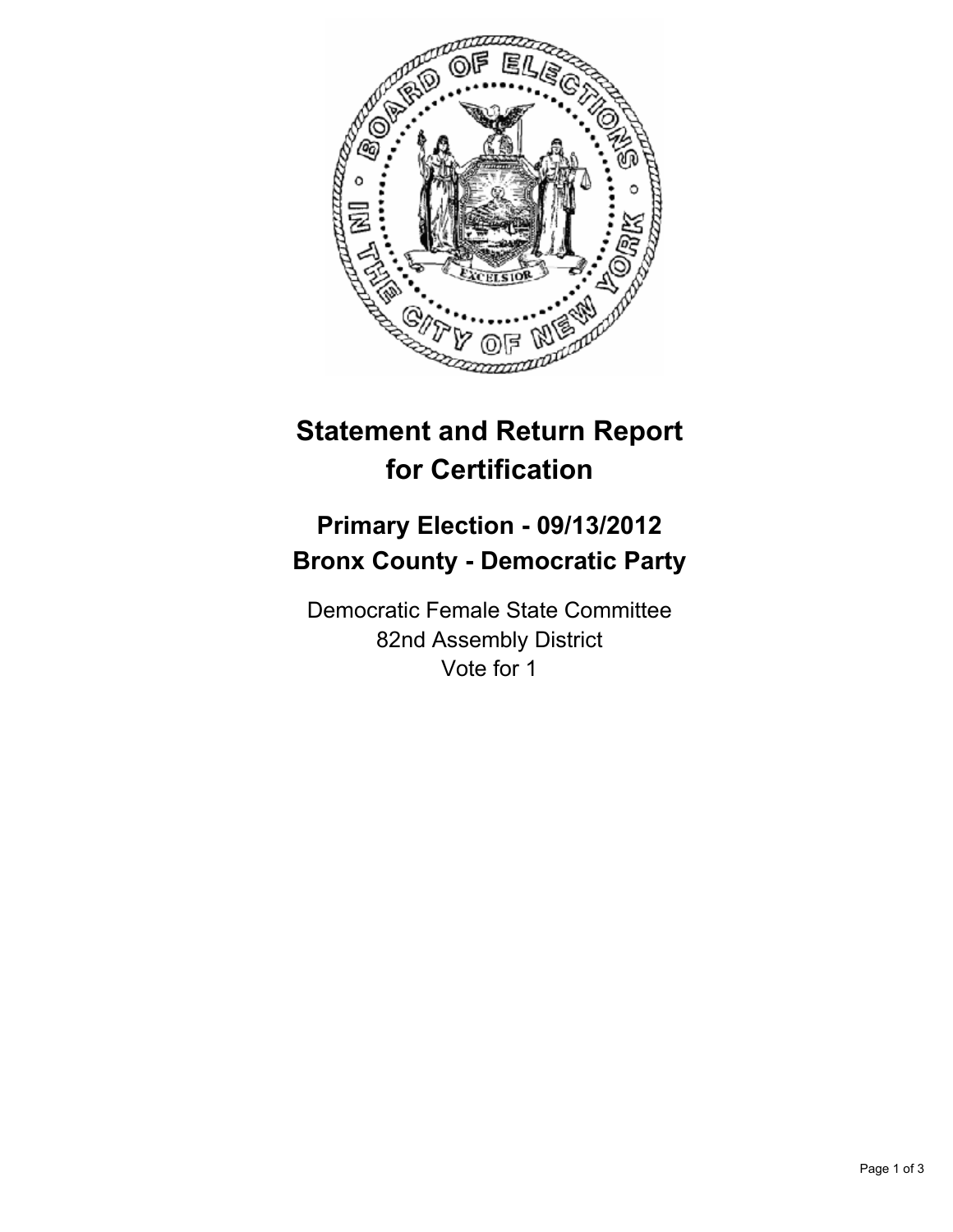

## **Assembly District 82**

| <b>PUBLIC COUNTER</b>                                    | 3,540 |
|----------------------------------------------------------|-------|
| <b>EMERGENCY</b>                                         |       |
| ABSENTEE/MILITARY                                        | 162   |
| <b>FEDERAL</b>                                           | 0     |
| <b>SPECIAL PRESIDENTIAL</b>                              | 0     |
| <b>AFFIDAVIT</b>                                         | 48    |
| <b>Total Ballots</b>                                     | 3,751 |
| Less - Inapplicable Federal/Special Presidential Ballots | 0     |
| <b>Total Applicable Ballots</b>                          | 3,751 |
| <b>NAITA SEMAJ</b>                                       | 1,732 |
| <b>LUCIA GIRALDI</b>                                     | 1,343 |
| IDA H. MORTON (WRITE-IN)                                 |       |
| <b>IRENE ESTRADA (WRITE-IN)</b>                          |       |
| <b>JOSE GARCIA (WRITE-IN)</b>                            |       |
| MANUEL TABAREZ (WRITE-IN)                                | 1     |
| UNATTRIBUTABLE WRITE-IN (WRITE-IN)                       | 6     |
| <b>Total Votes</b>                                       | 3,085 |
| Unrecorded                                               | 666   |